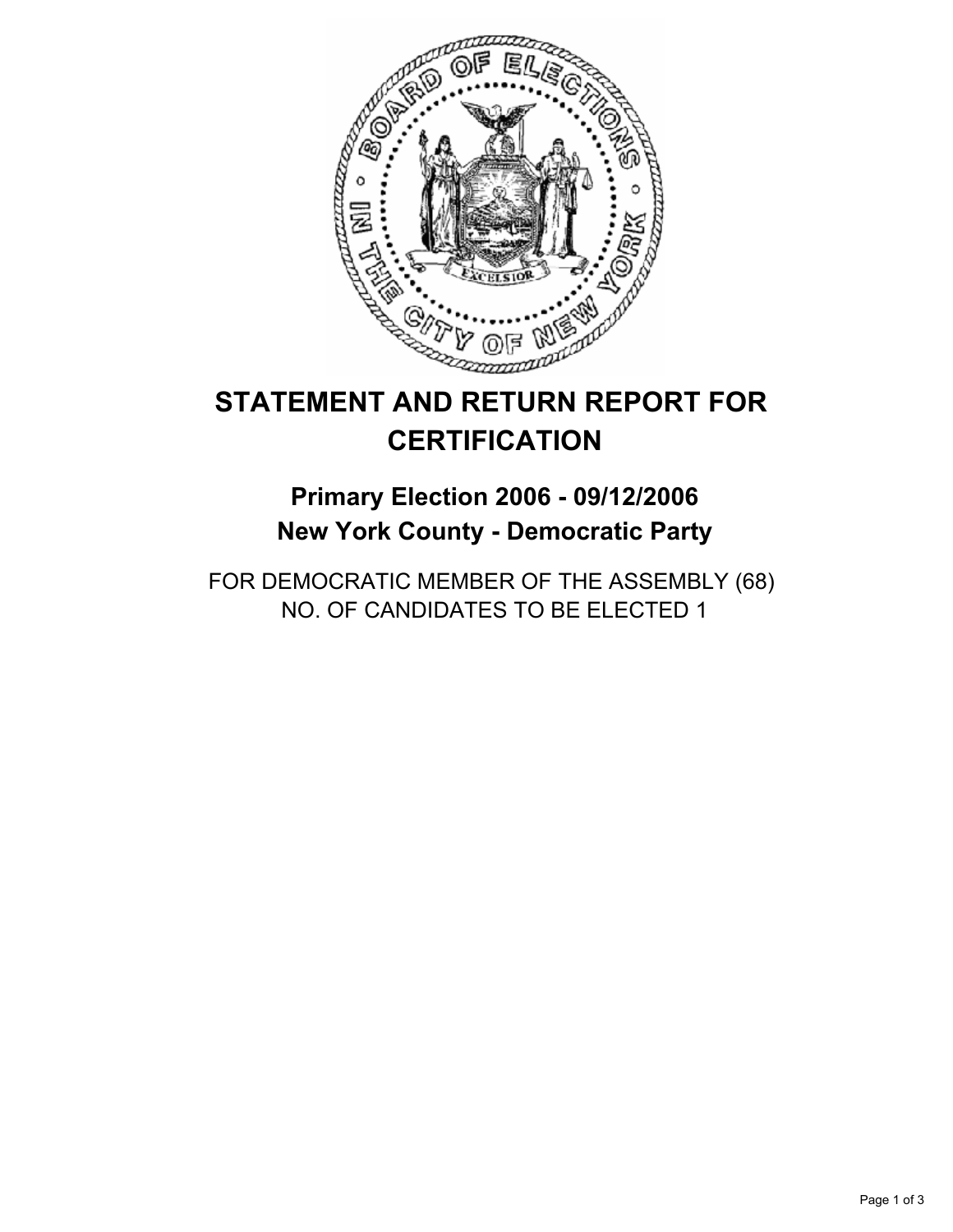

#### **ASSEMBLY DISTRICT 68**

| <b>TOTAL VOTES</b>          | 7,240 |
|-----------------------------|-------|
| BARBARA C. WALSH (WRITE-IN) |       |
| <b>JOHN RUIZ</b>            | 2,357 |
| ADAM CLAYTON POWELL         | 3,551 |
| <b>EDWARD GIBBS</b>         | 1,331 |
| AFFIDAVIT                   | 139   |
| ABSENTEE/MILITARY           | 138   |
| <b>EMERGENCY</b>            | 81    |